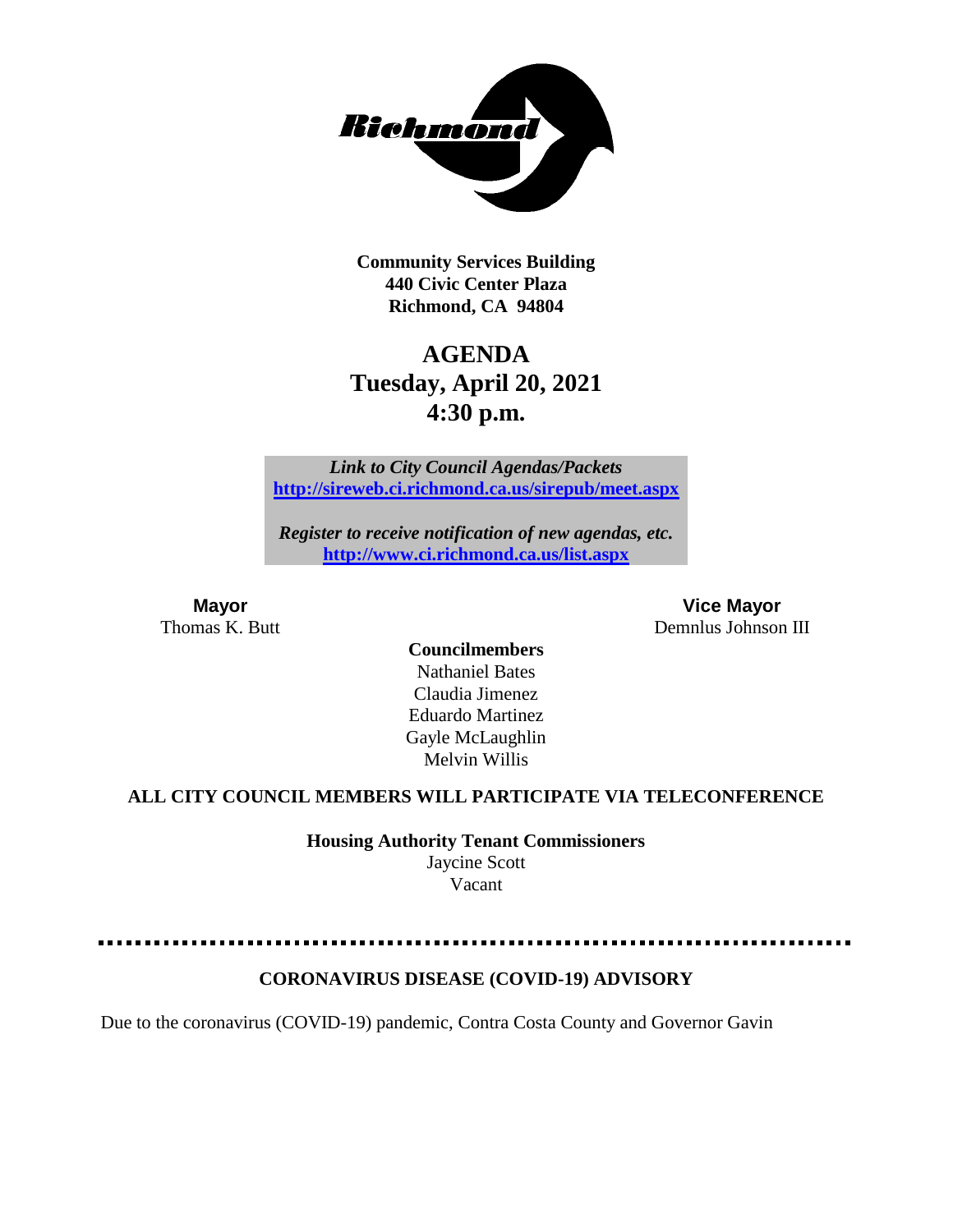Newsom have issued multiple orders requiring sheltering in place, social distancing, and reduction of person-to-person contact. Accordingly, Governor Gavin Newsom has issued executive orders that allow cities to hold public meetings via teleconferencing. Both **<https://www.coronavirus.cchealth.org/>** and **[http://www.ci.richmond.ca.us/3914/Richmond-](http://www.ci.richmond.ca.us/3914/Richmond-Coronavirus-Info)[Coronavirus-Info](http://www.ci.richmond.ca.us/3914/Richmond-Coronavirus-Info)** provide updated coronavirus information.

DUE TO THE SHELTER IN PLACE ORDERS, attendance at the City of Richmond City Council meeting will be limited to Council members, essential City of Richmond staff, and members of the news media. Public comment will be confined to items appearing on the agenda and will be limited to the methods provided below. Consistent with Executive Order N-29-20, this meeting will utilize teleconferencing only. The following provides information on how the public can participate in this meeting.

## **How to watch the meeting from home:**

- 1. KCRT Comcast Channel 28 or AT&T Uverse Channel 99
- 2. Livestream online at<http://www.ci.richmond.ca.us/3178/KCRT-Live>

#### **Public comment may be submitted by mail, email and/or Zoom video conference in the manner that follows; provided that no member of the public may submit more than one verbal comment per agenda item.**

- **1.** Via mail received by 1:00 p.m. the day of the meeting, sent to 450 Civic Center Plaza, 3rd Floor, Office of the Clerk, Richmond, CA 94804.
- **2.** Via email to [cityclerkdept@ci.richmond.ca.us](mailto:cityclerkdept@ci.richmond.ca.us) by 1:00 p.m. the day of the meeting.

Emails *MUST* contain in the subject line 1) public comments – Open Session prior to Closed Session; 2) public comments – Open Forum; or 3) public comments agenda item  $#$ [include the agenda item number]. All such email will be posted on-line and emailed to the City Council before the meeting is called to order. **No individual email will be read into the record. Due to the high volume of emails received, emails that do not contain the correct identifying information in the subject line may be overlooked and may not become part of the record. Email received after 1:00 p.m. will be posted on-line following the meeting as part of the supplemental materials attached to the meeting minutes.**

**3.** Via Zoom by video conference or by phone using the following link/call-in numbers – for Open Session and City Council:

**Please click the link below to join the webinar: <https://zoom.us/j/99312205643?pwd=MDdqNnRmS2k4ZkRTOWhlUldQOUF1Zz09> Passcode: ccmeeting**

**Or iPhone one-tap: US: +16699006833,,99312205643# or +13462487799,,99312205643# Or Telephone: Dial (for higher quality, dial a number based on your current location):**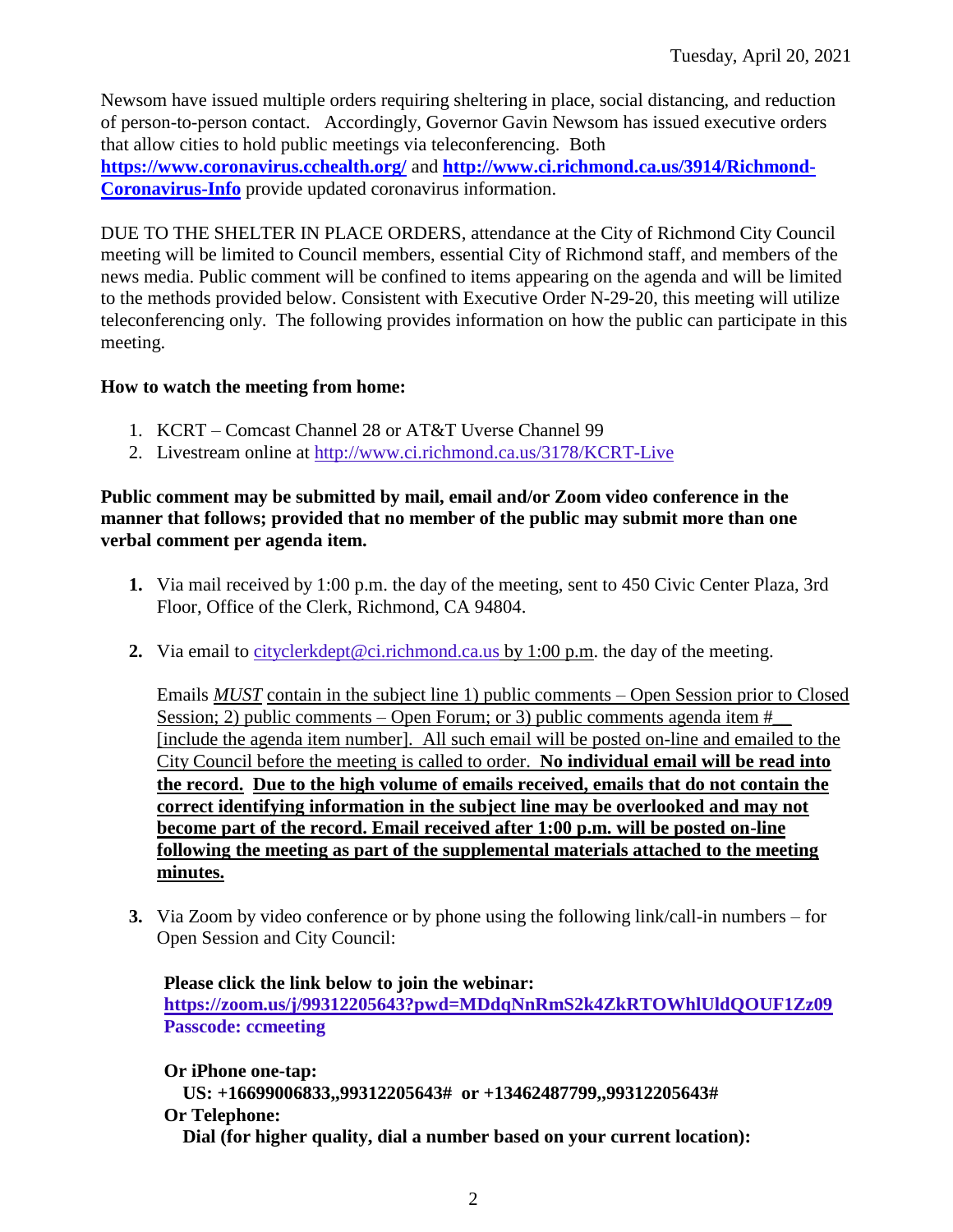## Tuesday, April 20, 2021 **US: +1 669 900 6833 or +1 346 248 7799 or +1 253 215 8782 or +1 312 626 6799 or +1 929 205 6099 or +1 301 715 8592 Webinar ID: 993 1220 5643**

International numbers available: <https://zoom.us/u/aehrwCgISx>

a. To comment by video conference, click on the Participants button at the bottom of your screen and select the "**Raise Your Hand**" button to request to speak when Public Comment is being asked for. Speakers will be called upon in the order they select the "Raise Your Hand" feature. **When called upon, press the unmute button. After the allotted time, you will then be re-muted. \*\***

b. To comment by phone, you will be prompted to "Raise Your Hand" by pressing "**\*9**" to request to speak when Public Comment is asked for. **When called upon, you will be asked to unmuted by pressing \*6.** After the allotted time, you will then be re-muted. Instructions of how to raise your hand by phone are available at: [https://support.zoom.us/hc/en-us/articles/201362663 -Joining-a-meeting-by-phone.](https://support.zoom.us/hc/en-us/articles/201362663) \*\*

\*\***The mayor will announce the agenda item number and open public comment when appropriate. Individuals who would like to address the Council should raise their hand. The mayor will close public comment when public comment is concluded**.

**Open Forum for Public Comment:** Individuals who would like to address the City Council on matters not listed on the agenda or on items remaining on the consent calendar may do so under Open Forum.

*The City cannot guarantee that its network and/or the site will be uninterrupted. To ensure that the City Council receives your comments, you are strongly encouraged to submit your comments in writing in advance of the meeting.* 

#### **Record of all public comments:**

All public comments will be considered a public record, put into the official meeting record. All public comments will be available after the meeting as supplemental materials and will be posted as an attachment to the meeting minutes when the minutes are posted: [http://www.ci.richmond.ca.us/Archive.aspx?AMID=31.](http://www.ci.richmond.ca.us/Archive.aspx?AMID=31)

#### **Procedures for Removing Consent Calendar Items from the Consent Calendar**

Councilmembers and members of the public who wish to remove an item from the consent calendar must comply with the following procedures in order to remove an item from the consent calendar:

- 1. Telephone or email a City staff member who has knowledge of the subject matter by 2:00 p.m. on the day of meeting. Any staff member shown as an author of the agenda report for the particular item has knowledge of the subject matter and may be called.
- 2. Inform the City Clerk's Office by email at [cityclerkdept@ci.richmond.ca.us](mailto:cityclerkdept@ci.richmond.ca.us) or by phone at 510-620-6513, ext. 9, by 3:00 p.m. that they discussed the matter with staff with knowledge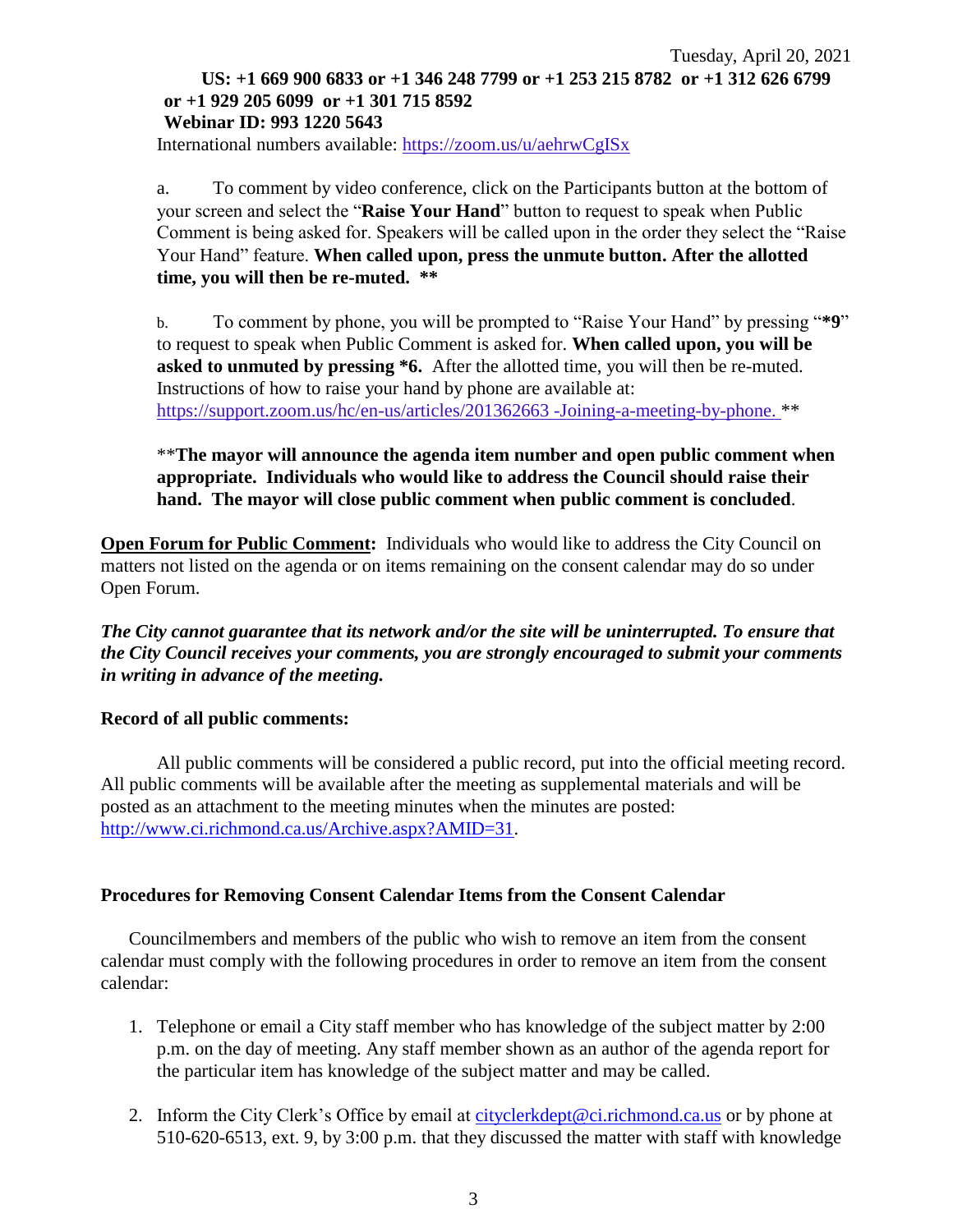Staff will be informed by the City Clerk's Office as soon as reasonably practicable after notice of the request to remove the item from the consent calendar. Staff may attend the meeting remotely.

#### **Accessibility for Individuals with Disabilities**

Upon request, the City will provide for written agenda materials in appropriate alternative formats, or disability-related modification or accommodation, including auxiliary aids or services and sign language interpreters, to enable individuals with disabilities to participate in and provide comments at/related to public meetings. Please submit a request, including your name, phone number and/or email address, and a description of the modification, accommodation, auxiliary aid, service or alternative format requested at least two days before the meeting. Requests should be emailed to [cityclerkdept@ci.richmond.ca.us](mailto:cityclerkdept@ci.richmond.ca.us) or submitted by phone at 510-620-6513, ext. 9, or 510-620-6509. Requests made by mail to City Clerk's Office, City Council meeting, 450 Civic Center Plaza, Richmond, CA 94804 must be received at least two days before the meeting. Requests will be granted whenever possible and resolved in favor of accessibility.

## **Effect of Advisory on In-person public participation**

During the pendency of the Executive Order N-29-20, the language in this Advisory portion of the agenda supersedes any language below in the meeting procedures contemplating in-person public comment.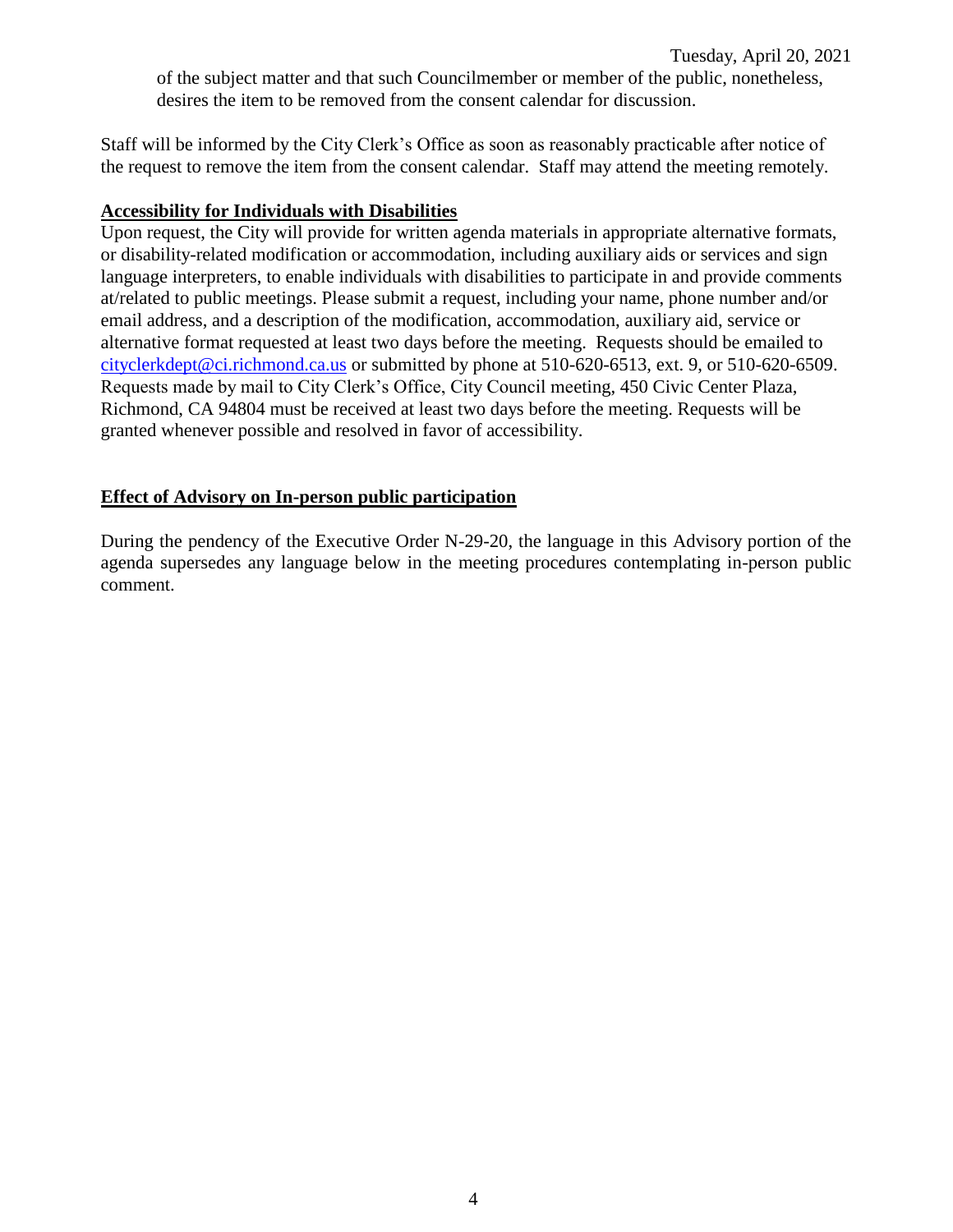# **MEETING PROCEDURES**

The City of Richmond encourages community participation at its City Council meetings and has established procedures that are intended to accommodate public input in a timely and time-sensitive way. As a courtesy to all members of the public who wish to participate in City Council meetings, please observe the following procedures:

**PUBLIC COMMENT ON AGENDA ITEMS:** Anyone who desires to address the City Council on items appearing on the agenda must complete and file a pink speaker's card with the City Clerk **prior** to the City Council's consideration of the item. Once the City Clerk has announced the item, no person shall be permitted to speak on the item other than those persons who have submitted their names to the City Clerk. Your name will be called when the item is announced for discussion. **Each speaker will be allowed up to TWO (2) MINUTES to address the City Council on NON-PUBLIC HEARING items listed on the agenda. Speakers are allowed up to THREE (3) minutes on PUBLIC HEARING items.**

**CONSENT CALENDAR:** Consent Calendar items are considered routine and will be enacted, approved or adopted by one motion unless a request for removal for discussion or explanation is received from the audience or the City Council. A member of the audience requesting to remove an item from the consent calendar that is sponsored by City staff must first complete a speaker's card and discuss the item with a City staff person who has knowledge of the subject material **prior** to filing the card with the City Clerk and **prior** to the City Council's consideration of Agenda Review. Councilmembers who request to remove an item from the consent calendar must do so during Agenda Review. An item removed from the Consent Calendar may be placed anywhere on the agenda following the City Council's agenda review.

**CONDUCT AT MEETINGS:** Richmond City Council meetings are limited public forums during which the City strives to provide an open, safe atmosphere and promote robust public debate. Members of the public, however, must comply with state law, as well as the City's laws and procedures and may not actually disrupt the orderly conduct of these meetings. The public, for example, may not shout or use amplifying devices, must submit comment cards and speak during their allotted time, may not create a physical disturbance, may not speak on matters unrelated to issues within the jurisdiction of the City Council or the agenda item at hand, and may not cause immediate threats to public safety.

**CITY HARASSMENT POLICY:** The City invites public comment and critique about its operations, including comment about the performance of its public officials and employees, at the public meetings of the City Council and boards and commissions. However, discriminatory or harassing comments about or in the presence of City employees, even comments by third parties, may create a hostile work environment, if severe or pervasive. The City prohibits harassment against an applicant, employee, or contractor on the basis of race, religious creed, color, national origin, ancestry, physical disability, medical condition, mental disability, marital status, sex (including pregnancy, childbirth, and related medical conditions), sexual orientation, gender identity, age or veteran status, or any other characteristic protected by federal, state or local law. In order to acknowledge the public's right to comment on City operations at public meetings, which could include comments that violate the City's harassment policy if such comments do not cause an actual disruption under the Council Rules and Procedures, while taking reasonable steps to protect City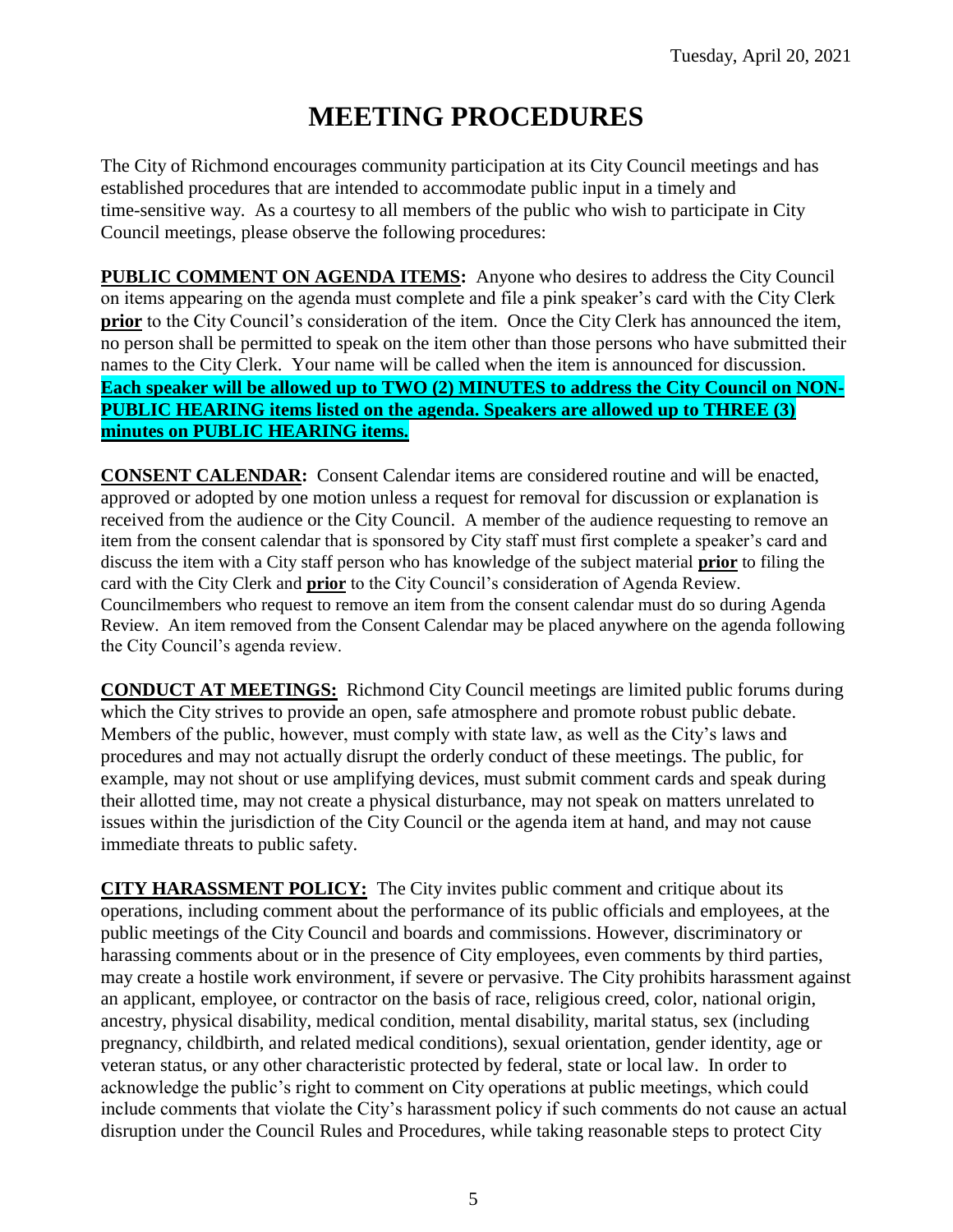employees from discrimination and harassment, City Boards and Commissions shall adhere to the following procedures. If any person makes a harassing remark at a public meeting that violates the above City policy prohibiting harassment, the presiding officer of the meeting may, at the conclusion of the speaker's remarks and allotted time: (a) remind the public that the City's Policy Regarding Harassment of its Employees is contained in the written posted agenda; and (b) state that comments in violation of City policy are not condoned by the City and will play no role in City decisions. If any person makes a harassing remark at a public meeting that violates the above City policy, any City employee in the room who is offended by remarks violating the City's policy is excused from attendance at the meeting. No City employee is compelled to remain in attendance where it appears likely that speakers will make further harassing comments. If an employee leaves a City meeting for this reason, the presiding officer may send a designee to notify any offended employee who has left the meeting when those comments are likely concluded so that the employee may return to the meeting. The presiding officer may remind an employee or any council or board or commission member that he or she may leave the meeting if a remark violating the City's harassment policy is made. These procedures supplement the Council Rules and Procedures relating to disruption of orderly conduct at Council meetings.

Any law enforcement officer on duty or whose service is commanded by the presiding officer shall be Sergeant-at-Arms of the Council meetings. He/she, or they, shall carry out all orders and instructions given by the presiding officer for the purpose of maintaining order and decorum at the Council meetings (City Council Rules of Procedure and Order Section III F, RMC Section 2.12.030).

**\*\*\*\*\*\*\*\*\*\*\*\*\*\*\*\*\*\*\*\*\*\*\*\*\*\*\*\*\*\*\*\*\*\*\*\*\*\*\*\*\*\*\*\*\*\*\*\*\*\*\*\*\*\*\*\*\*\***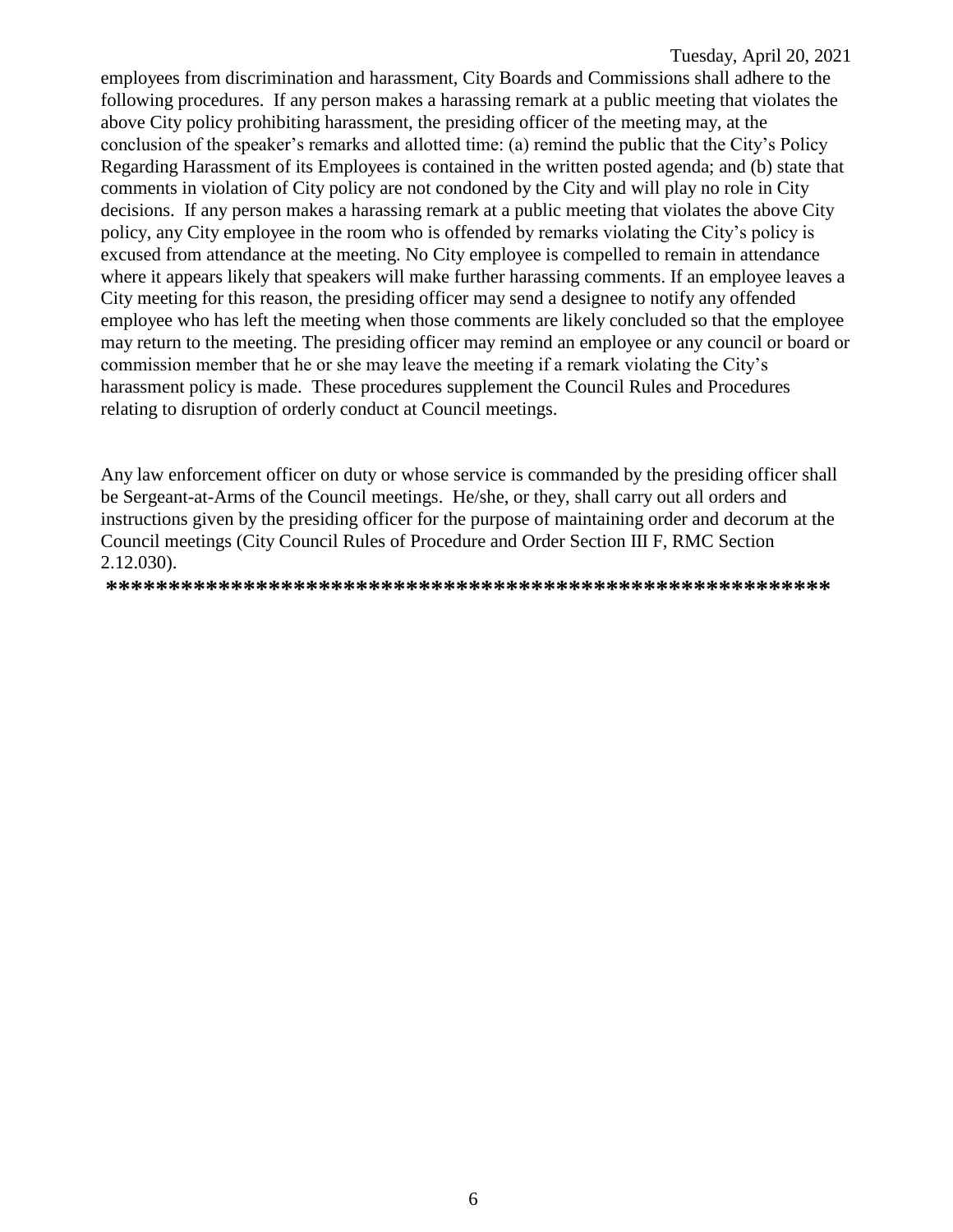## **OPEN SESSION TO HEAR PUBLIC COMMENT BEFORE CLOSED SESSION**

4:30 p.m.

## **A. ROLL CALL**

#### **B. PUBLIC COMMENT INSTRUCTIONAL VIDEO**

## **CLOSED SESSION**

#### **CITY COUNCIL**

CONFERENCE WITH LEGAL COUNSEL - EXISTING LITIGATION (paragraph (1) of Subdivision [d] of Government Code Section 54956.9):

SPRAWDEF et al. v. City of Richmond

North Coast Rivers Alliance et al./ Point Molate Alliance et al. v. City of Richmond

CONFERENCE WITH LEGAL COUNSEL - ANTICIPATED LITIGATION (Significant exposure to litigation pursuant to paragraph (2) or (3) of Subdivision (d) [as applicable] of Government Code Section 54956.9):

Three cases. In light of the California Court of Appeals' decision in Fowler v. City of Lafayette, the City Attorney's Office is attaching to this agenda two letters regarding the amended judgment and various agreements related to Point Molate. These letters provide the existing facts and circumstances for going into closed session on these items pursuant to California Government Code Section 54956.9(d)(2).

#### **B. PUBLIC COMMENT BEFORE CLOSED SESSION**

#### **C. ADJOURN TO CLOSED SESSION**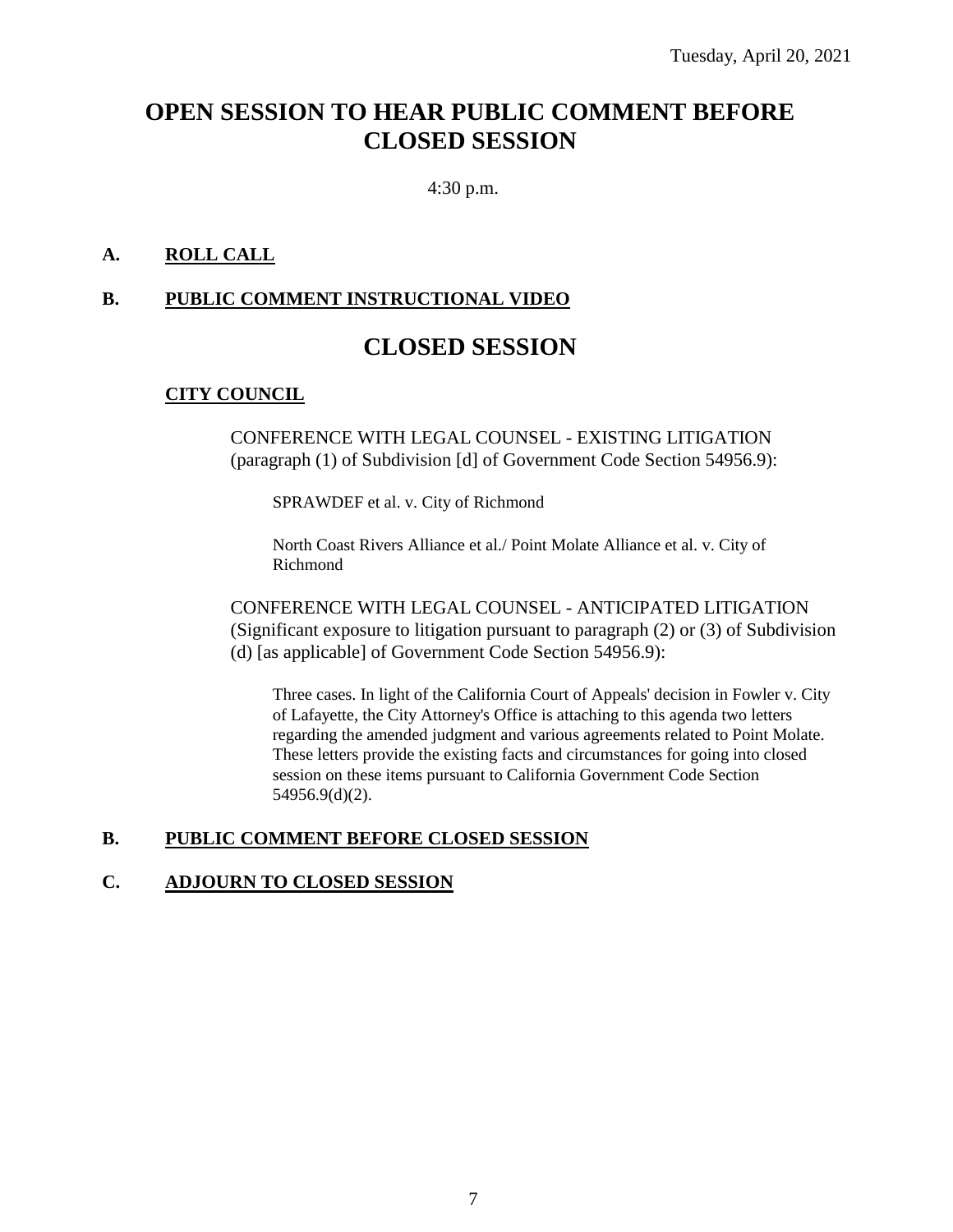## **SPECIAL MEETING OF THE RICHMOND HOUSING AUTHORITY**

## 6:25 p.m.

## **A. ROLL CALL**

**B. STATEMENT OF CONFLICT OF INTEREST**

## **C. REPORT FROM THE EXECUTIVE DIRECTOR**

#### **D. AGENDA REVIEW**

#### **E. HOUSING AUTHORITY CONSENT CALENDAR**

- **E-1.** ADOPT a resolution approving and authorizing execution of HUD-required disposition documents for the Richmond Hacienda Project (Project No. CA010000002) – Richmond Housing Authority (Nannette Beacham 621-1300).
- **E-2.** APPROVE the minutes of the January 19, 2021, Special Richmond Housing Authority meeting - City Clerk's Office (Pamela Christian 620-6513).

#### **F. ADJOURNMENT**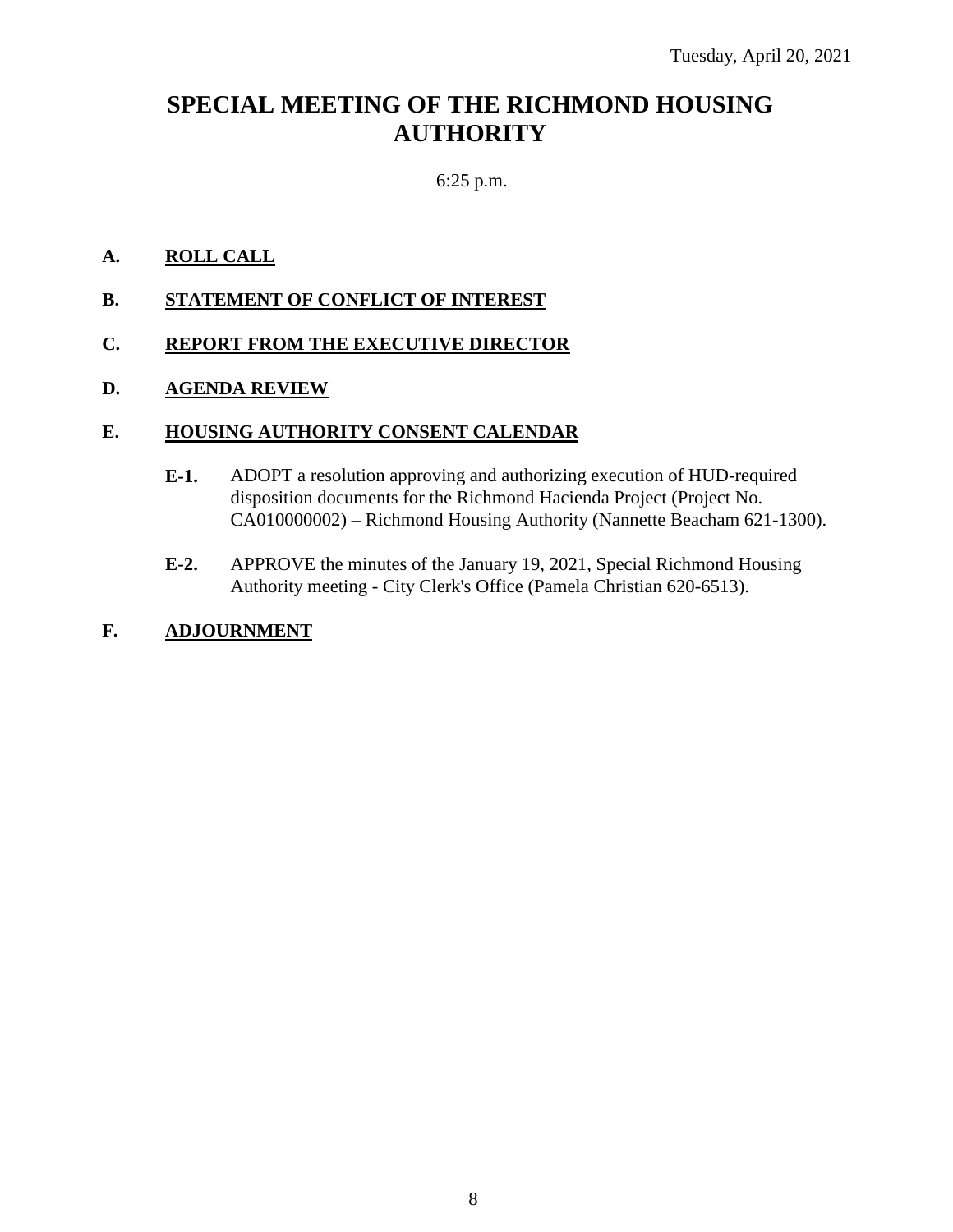## **REGULAR MEETING OF THE RICHMOND CITY COUNCIL**

6:30 p.m.

#### **A. ROLL CALL**

- **B. PUBLIC COMMENT INSTRUCTIONAL VIDEO**
- **C. STATEMENT OF CONFLICT OF INTEREST**
- **D. AGENDA REVIEW**

## **E. REPORT FROM THE CITY ATTORNEY OF FINAL DECISIONS MADE DURING CLOSED SESSION**

**F. REPORT FROM THE CITY MANAGER**

#### **G. OPEN FORUM FOR PUBLIC COMMENT**

#### **H. CITY COUNCIL CONSENT CALENDAR**

- **H-1.** APPROVE contracts with Oliver's Tow Inc., Civic Center Auto Care, Certified Towing, and Checker's Towing for rotational tow and automotive services from January 1, 2021 to December 31, 2023 with a two-year option to extend upon mutual agreement by the City and vendor, in an amount not to exceed \$45,000 per vendor - Police Department (Chief Bisa French 621-1802).
- **H-2.** APPROVE the naming of a new park located at 27th and Pierson Avenue to Ookwe Park honoring the Native American people. This request was recommended by the Recreation and Parks Commission on December 2, 2020 - City Manager's Office (Shasa Curl/Winifred Day 620-6512).
- **H-3.** ADOPT a resolution to accept grant funding from the Governor's Office of Business and Economic Development and authorize the city manager or their designee to execute the necessary agreements with the Governor's Office of Business and Economic Development to accept \$75,000 in grants funds; APPROPRIATE the grant funds in the Fiscal Year 20-21 Budget; and APPROVE the third amendment to the contract with the City of Richmond and SCI Consulting Group to increasing funding by \$40,000, for a total not to exceed \$100,400, to be paid from the GO-Biz grant and extending the contract term to June 30, 2023 - City Manager's Office (Shasa Curl/Thomas Omolo 620-6512).
- **H-4.** APPROVE the minutes of the February 23, March 2 and 16, 2021, Regular Meetings and the March 9, 2021, Special City Council meeting - City Clerk's Office (Pamela Christian 620-6513).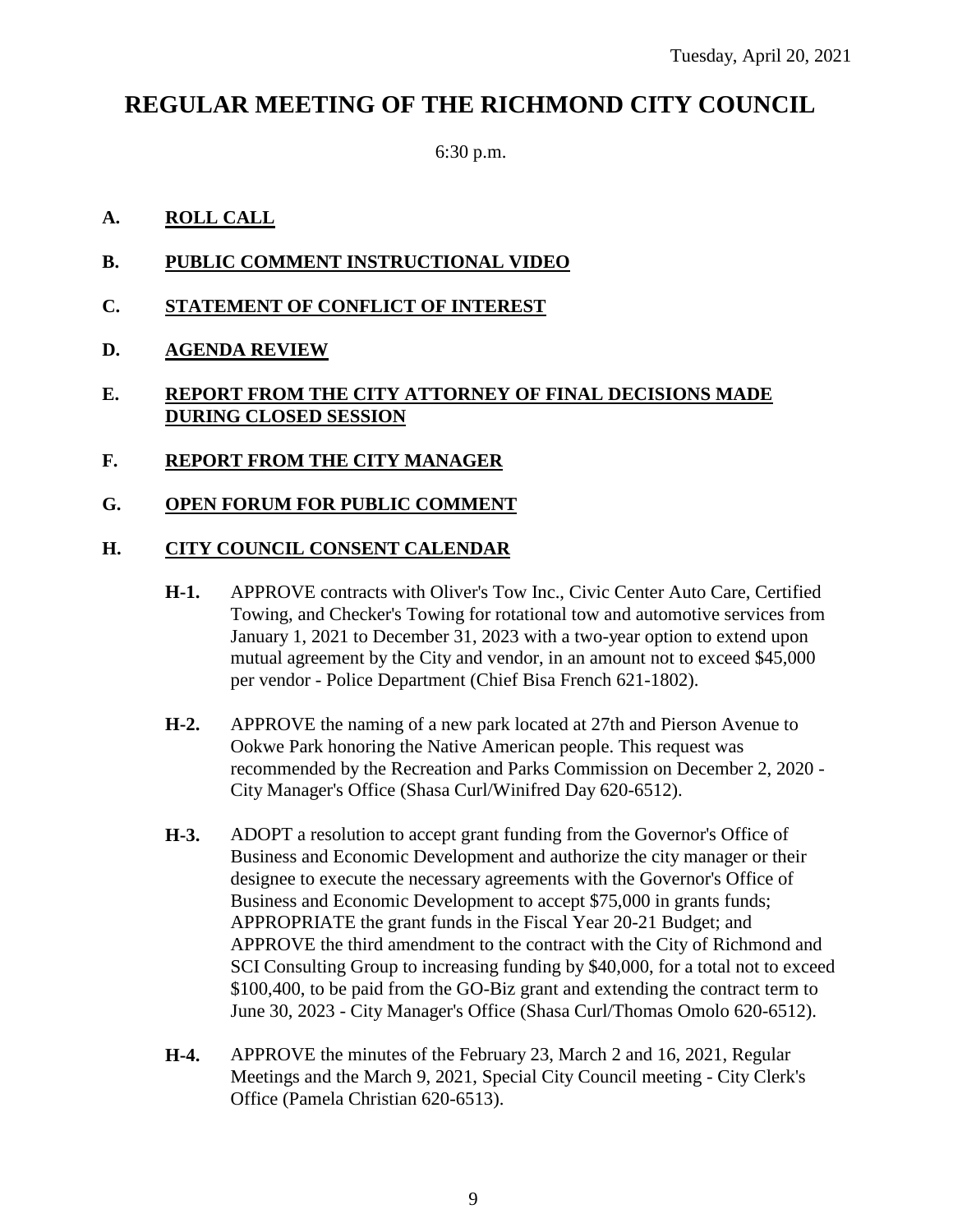- **H-5.** APPROVE a five-year agreement with Escribe to replace the SIRE agenda management system currently used by the City of Richmond in an amount not to exceed \$65,000 for the first year start-up (includes a 10 percent contingency), annual maintenance of \$44,993 for the second year, with a five percent increase each year. The term of the contract is April 20, 2021, to April 16, 2026 - City Clerk's Office (Pamela Christian 620-6513).
- **H-6.** APPROVE a contract with Future Ford for vehicle repairs performed on Parks truck #311 in an amount not to exceed \$13,500 - Public Works Department (Joe Leach 621-1612).
- **H-7.** APPROVE a fifth contract amendment with Lehr/Pursuit North for police vehicle outfitting by increasing the payment limit by \$148,000 to a total of \$1,117,000 and APPROPRIATE \$141,000 from Equipment Services Improvement Fiscal Year 19/20 fund balance for this purpose - Public Works Department (Joe Leach 621-1612).
- **H-8.** ADOPT a resolution approving Veolia Water to manage and award two (2) sole source contracts. One contract is to be awarded for Engineering Services During Construction (ESDC) of the Grit and Aeration Basin (WWTP Critical Improvements) Project provided by Carollo Engineers and shall not exceed \$3,983,157 (contractor cost of \$3,194,832 plus a 16.5% Veolia mark-up \$527,147), plus a 7.5% contingency of \$261,178 (\$239,612 plus a 9% Veolia mark-up of \$21,565). The second contract is to be awarded for the Professional Support Services provided (ESS) and shall not exceed \$412,334 (contractor cost of \$330,727 plus a 16.5% Veolia mark-up \$54,570), plus a 7.5% contingency of \$27,037 (\$24,805 plus a 9% Veolia mark-up of \$2,232). The total cost of both contracts shall not exceed \$4,395,491 - Public Works Department (Joe Leach/ Mary Phelps 621-1269).
- **H-9.** AUTHORIZE the city manager to execute a second amendment to the Cooperative Implementation Agreement with CALTRANS to utilize the remainder of the \$3.0 million for the construction of one additional full-trash capture device (FTCD) on Cutting Boulevard and South 3rd Street, and small inlet trash capture devices at up to 42 storm drain inlets in the City - Public Works Department (Joe Leach/Joanne Le 290-9149).
- **H-10.** ADOPT an ordinance (second reading) adding chapter 10.32 of the City of Richmond Municipal Code entitled "Special Event Permit" Ordinance - Public Works Department (Joe Leach/Ranjana Maharaj 620-6972).
- **H-11.** APPROVE a three-year contract with Corodata Records Management, Inc. and Iron Mountain, Inc. to provide off-site file and document storage services in an amount not to exceed \$150,000 per vendor over a three-year period, with an option to extend the contracts for two years, for a total not to exceed amount of \$250,000. Term of the contract is April 21, 2021, to June 30, 2024 - Finance Department (Belinda Brown/Antonio Banuelos/Ofelia Alvarez 620-6699).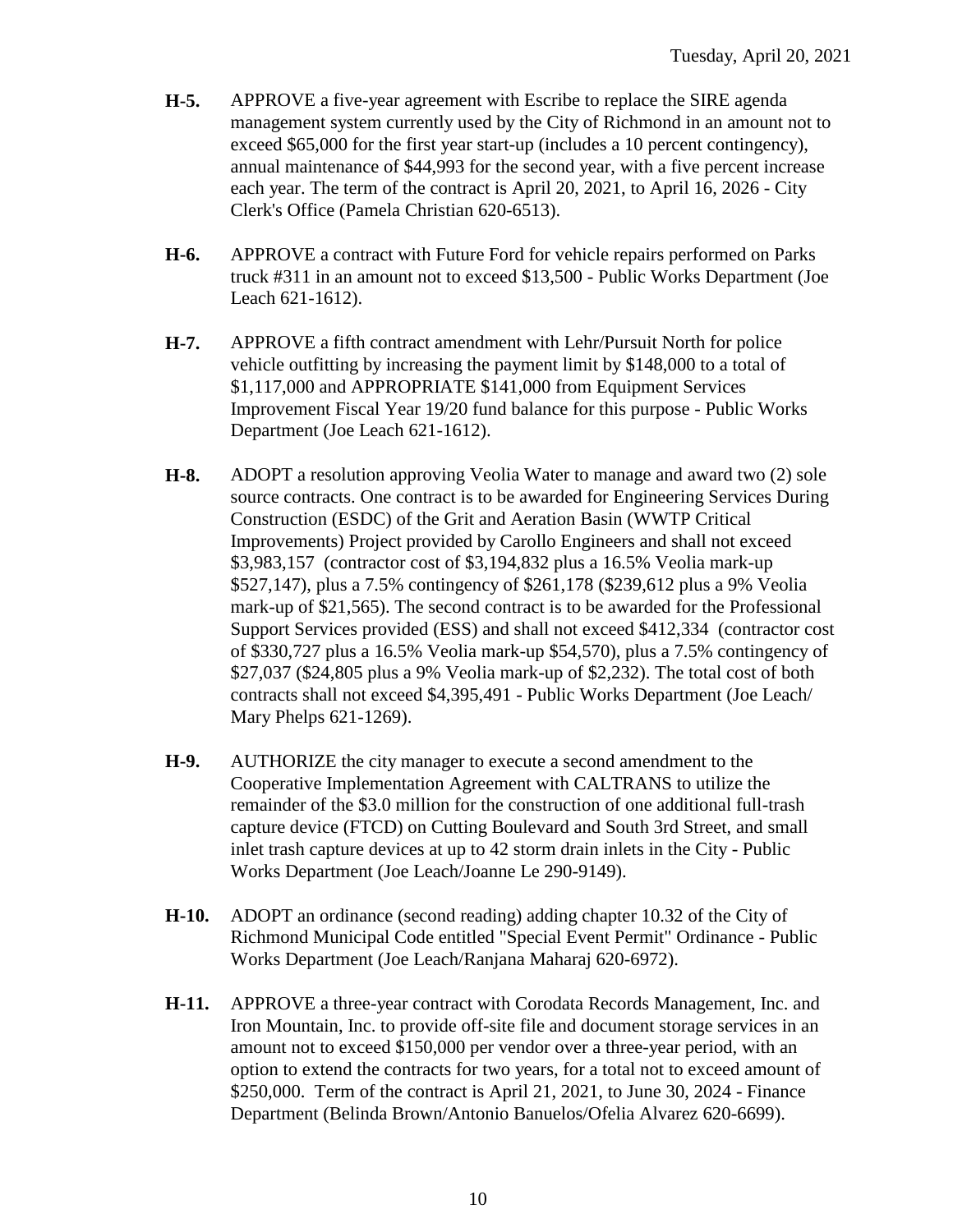- **H-12.** RECEIVE a written update on the Fiscal Year 2020-21 budget Finance Department (Belinda Brown/Antonio Banuelos 620-6741). **This item was continued from the April 6, 2021, meeting.**
- **H-13.** ADOPT an ordinance (second reading) amending various sections, including Articles 15.04.202, 15.04.206, and 15.04.611 of the Zoning Ordinance to align with General Plan Amendments related to the Richmond Hills Initiative and to implement requirements of the Richmond Hills Initiative - Community Development Department (Lina Velasco 620-6706).
- **H-14.** APPROVE a contract amendment No. 5 with Goldfarb & Lipman, LLP to increase their contract limit by \$200,000, for a total not to exceed amount of \$300,000, to continue to assist the Community Development Department with implementation of recent housing laws, including Housing Element Law, Senate Bills 35 and 330, and completing updates to the City's ordinances, including the Density Bonus regulations to align with State law, over a three-year term ending June 30, 2024 - Community Development Department (Lina Velasco 620-6706).
- **H-15.** APPROVE the appointment of Helene Burks to the Reimagining Public Safety Task Force to fill a vacancy created by Shirley Leslie - Office of the Mayor (Mayor Tom Butt 620-6503).
- **H-16.** APPROVE reappointments to the Design Review Board: APPOINT Michelle Hook, re-appointment, seat #1, term expiration date of March 17, 2023; Kimberly Butt, re-appointment, seat #3, term expiration date March 17, 2023 - Office of the Mayor (Mayor Tom Butt 620-6503).
- **H-17.** APPROVE reappointment(s) to the Design Review Board: APPOINT Macy Leung, re-appointment, seat #2, term expiration date March 17, 2023, Jonathan Livingston, re- appointment, seat #4, term expiration date March 17, 2023 - Office of the Mayor (Mayor Tom Butt 620-6503). **This item was continued from the April 6, 2021, meeting.**
- **H-18.** APPROVE appointments for the Mayor and Councilmembers to Regional Committees, Ad-Hoc Committees and Liaison Positions for the year of 2021 - Office of the Mayor (Mayor Tom Butt 620-6503). **This item was continued from the March 16, 2021, March 23, 2021, and April 6, 2021, meetings.**
- **H-19.** PROCLAMATION declaring April 22, 2021, as Earth Day in the City of Richmond - Office of the Mayor (Mayor Tom Butt 620-6503).
- **H-20.** ADOPT the Boards, Commissions, and Committees handbook as a formal document to provide a general idea of the policies, guidelines, and responsibilities of the board, commission, and committee members - Office of the Mayor (Mayor Tom Butt 620-6503).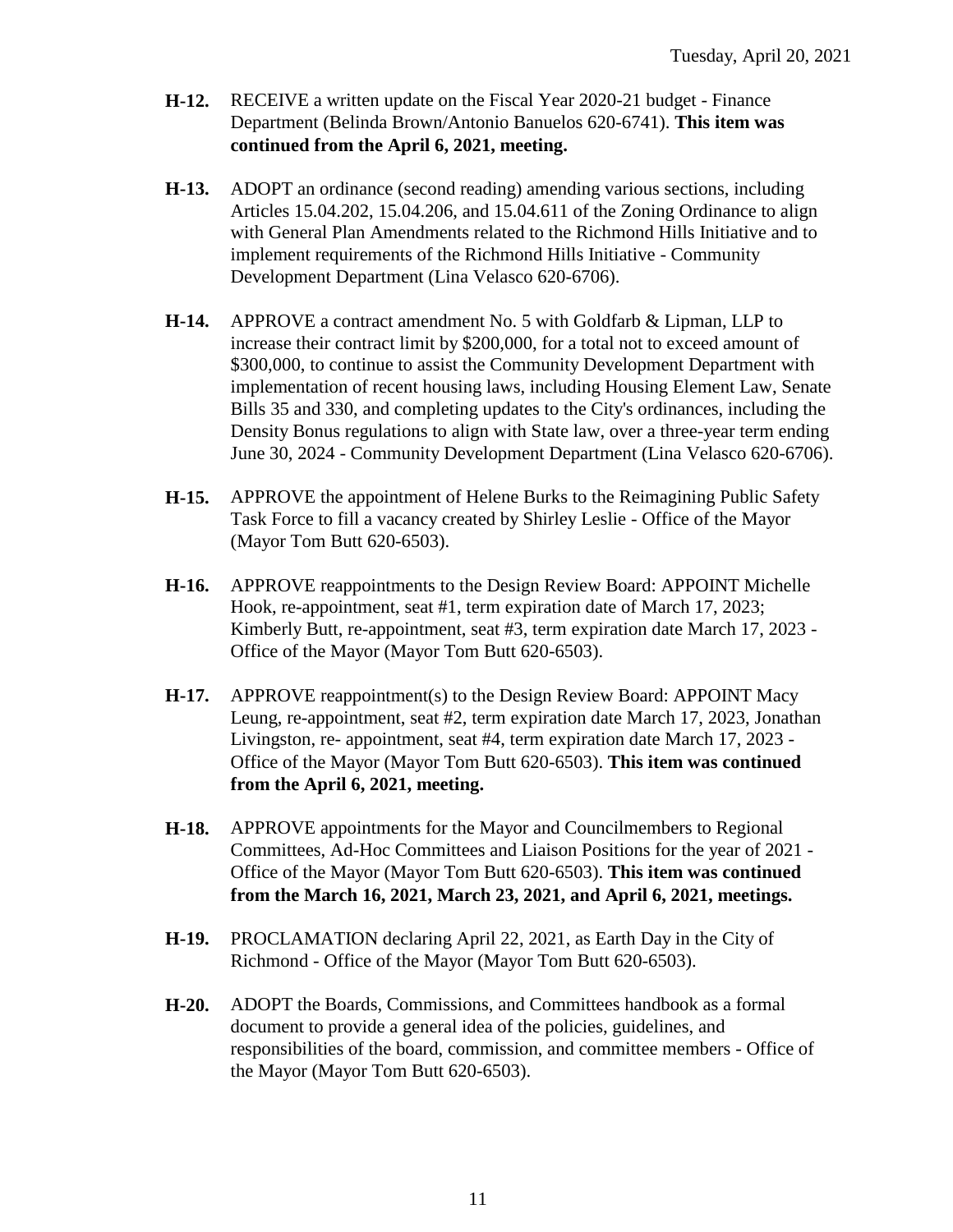## **I. CITY OF RICHMOND CONSENT CALENDAR RESOLUTIONS RELATING TO POLICY DECISIONS ON ISSUES THAT PERTAIN TO OTHER JURISDICTIONS**

**I-1.** ADOPT a resolution in support of AB 1400, the California Guaranteed Health Care for All Act, and direct staff to send a copy of this resolution to Assemblymember Ash Kalra, Assemblymember Buffy Wicks, Senator Nancy Skinner, and Chair of the Assembly Health Committee (Assemblymember Jim Wood), urging them to stand with the people of Richmond and California in support of this important bill - Councilmembers Gayle McLaughlin (620-6636) and Claudia Jimenez (620-6636).

## **J. ORDINANCES**

**J-1.** INTRODUCE an ordinance (first reading) amending Chapter 9.40.015 of the Richmond Municipal Code entitled "Tiny Houses on Wheels Pilot Project" to extend the termination date of the project through June 21, 2024 - Office of the Mayor (Mayor Tom Butt 620-6503).

## **K. COUNCIL AS A WHOLE**

- **K-1.** ANNOUNCE recent resignation from City of Richmond boards, commissions, and committees; and ANNOUNCE vacancies as of March 17, 2021, and ask that interested individuals send applications to the City Clerk - Office of the Mayor (Mayor Tom Butt 620-6503). **This item was continued from the March 23, 2021, and April 6, 2021, meetings.**
- **K-2.** CONSIDER reinstating the Finance, Economic Development and Administrative Services Standing Committee and the Public Services/Safety Committee - Councilmembers Eduardo Martinez (620-6593) and Nathaniel Bates (620-6743). **This item was continued from the March 23, 2021, and April 6, 2021, meetings.**
- **K-3.** RECEIVE a presentation by Police Strategies and APPROVE a one-year contract in an amount not to exceed \$40,000 - Police Department (Chief Bisa French 621- 1802). **This item was continued from the April 6, 2021, meeting.**
- **K-4.** ADOPT a resolution in support of the Richmond People's Strike People's Movement Assembly - Councilmembers Claudia Jimenez (620-6636) and Melvin Willis (412-2050). **This item was continued from the April 6, 2021, meeting.**
- **K-5.** DISCUSS and PROVIDE DIRECTION to staff regarding options addressing the need to take action on all items before the City Council through the rest of this fiscal year - City Manager/City Clerk/City Attorney (Laura Snideman 620- 6512/Pamela Christian 620-6513/Teresa Stricter 620-6509).